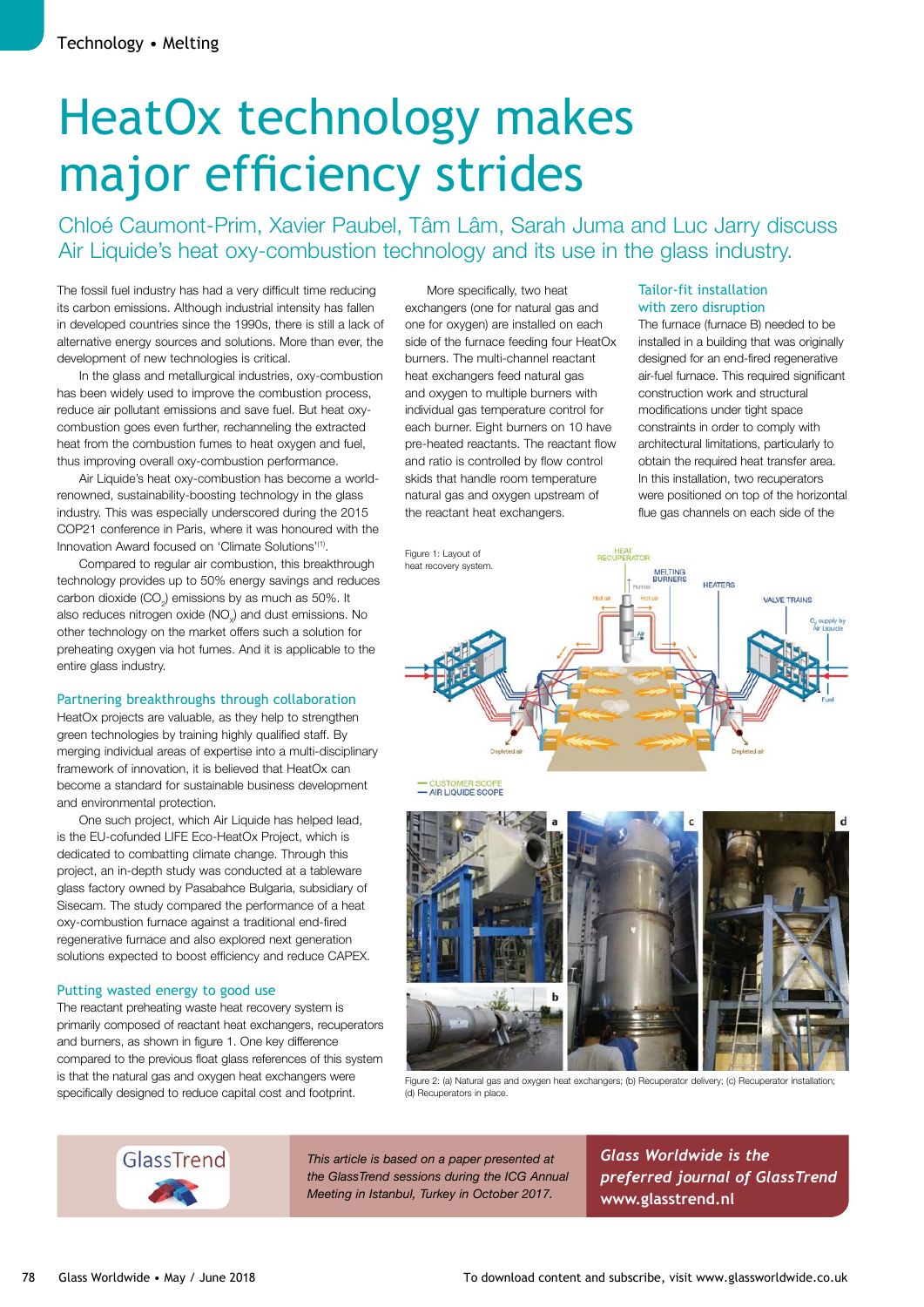

Figure 3: Comparison of  $\mathsf{NO}_\mathsf{x}$  emissions as  $\mathsf{NO}_\mathsf{2}.$ 

furnace following the vertical flue gas channels (figure 2). Due to height limitations and interference with the roof of the building, dual-stage recuperators had to be incorporated into the design. The flue gas channels of the first and second stage recuperators were connected via a duct.

The equipment installation primarily involved the modification of the existing flue gas channels prior to the furnace startup, relocation of interfering pipework and installation of heat exchangers, burners and piping for preheated reactants. Overall, it took about three months to fully install the equipment without any impact on production or glass quality.<sup>(2)</sup>



\* Calculated and measured values represent energy savings associated with preheated burners.

#### Compelling results

At the end of the LIFE Eco-HeatOx project, Air Liquide and Sisecam conducted two performance tests on furnace B, at various preheating temperatures. The goal was to validate the performance of HeatOx compared to traditional oxy-fuel combustion. The methodology was as follows:

- Full audit of the furnace in 'ColdOx' mode (with reactants at ambient temperature).
- Stabilisation of furnace condition at same pull rate once switched into HeatOx mode.
- Full audit of the furnace in 'HeatOx' mode (with hot reactants). To ensure the consistency of measurements, heat and mass balance were calculated with AirLog, a proprietary tool developed for glass applications. For this purpose, heat losses of furnace B were calculated in all types of operating conditions (pull rate, cullet, electrical boosting,

natural gas and oxygen flows) over a one year period. These heat losses are assumed to be fixed for the heat and mass balance calculations. The other inputs of heat and mass balance include the geometry of the furnace, raw material composition, natural gas composition, reactant temperature, oxygen content in the flue gases, pull rate, cullet ratio and electrical boosting value, as well as flue gas temperatures. All these values were measured during the audit and always in both configurations: ColdOx and HeatOx. The heat and mass balance aims to calculate the expected consumption and compare it to the measured oxygen and natural flows.

Table 1 presents the results of energy savings between HeatOx mode (preheated reactants) and ColdOx mode (without heat recovery). Throughout the testing phase, electrical boosting and cullet ratios are almost identical and their variation effect is corrected in the



## Furnace support Process optimization Training and R&D

Celsian's aim is to minimize the cost of making glass for end users and the environment. We have an agile team of glass experts using proven methods like furnace modelling, laboratory measurements and practical furnace health checks to optimize glass melting processes. We also train operators and glass technologists through our standard course, dedicated programs and various e-learning modules. We strive to be the best partner for optimization of glass production worldwide.

## **www.celsian.nl**